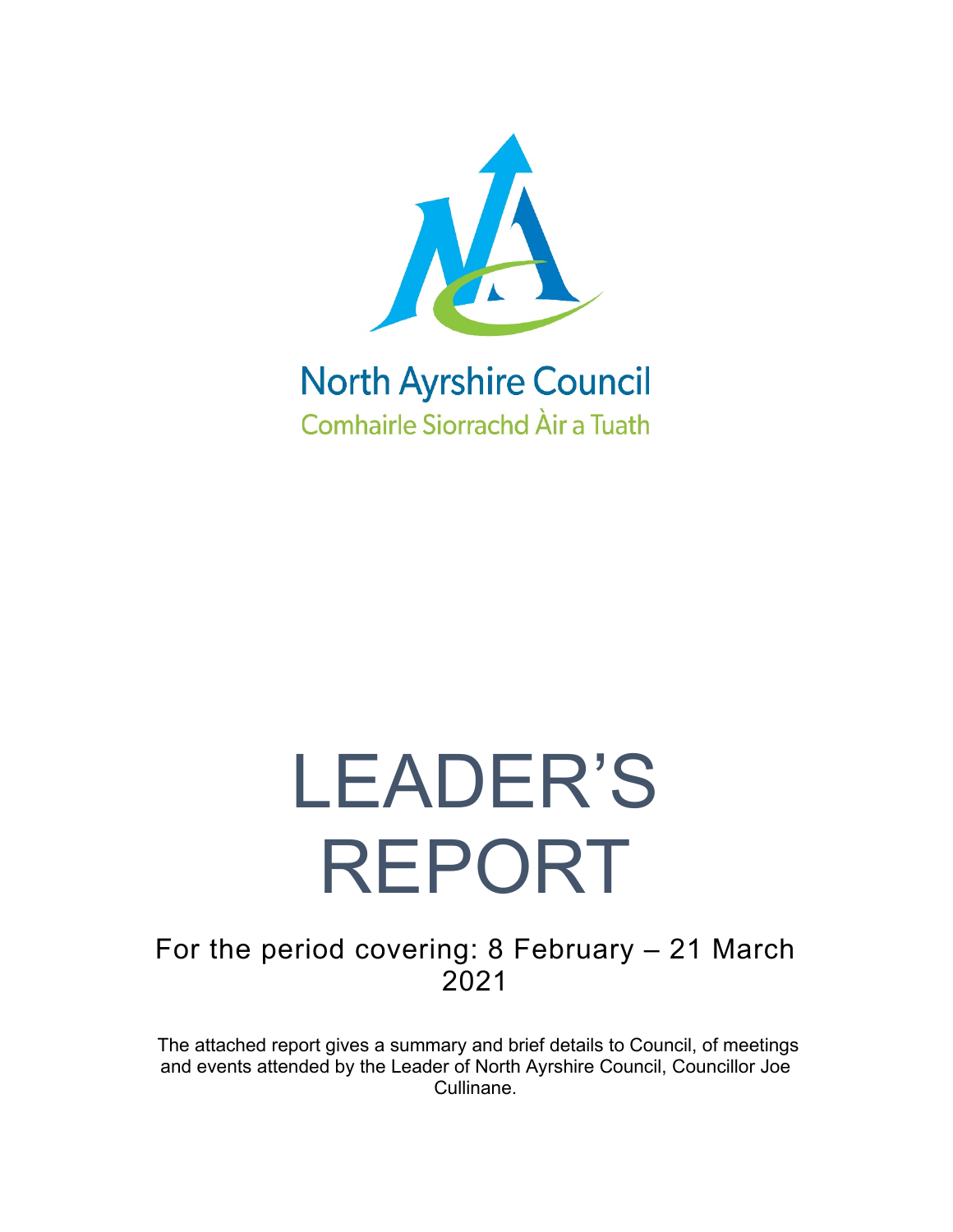

## LEADER'S REPORT

For the period covering: 8 February – 21 March 2021

#### *COMMUNITY WEALTH BUILDING STAFF ROUNDTABLE EVENT, 9 February*

On 9 February I attended the first Community Wealth Building (CWB) Staff Roundtable Event, the purpose of which was to welcome and introduce new CWB staff to senior Council officers and to give an overview of their roles in relation to CWB.

The session also enabled attendees to hear about our CWB journey so far including highlights such as the launch of our CWB strategy last May, the signing of our Anchor charter in October 2020 and the inclusion of £3 million in our Ayrshire Growth Deal for CWB-related projects. This will involve taking a regional approach to develop place-based activities focused on procurement, fair work employment, assets and ownership.

Looking forward, we aim to invest £8.8 million in economic recovery and renewal strategies which will look to:

- Maximise a renewable energy generation
- Creation of £0.5m Green Jobs Fund
- Tackling vacant and derelict land
- Tree planting programme for carbon absorption

More of these events will be held in due course enabling all North Ayrshire Council staff to learn more and engage in our CWB work where possible.

#### *COSLA LEADERS, 10 February*

I attended COSLA Leaders on 10 February where attendees received an update on the Independent Review of Adult Social Care (IRASC) final report which was published on the 3 February. This report provides an initial analysis of the IRASC findings for consideration by COSLA Leaders in advance of a scheduled Scottish Parliamentary debate in the week commencing 15<sup>th</sup> February.

The aim of the Independent Review of Adult Social Care is to recommend improvements to adult social care in Scotland, primarily in terms of the outcomes achieved by and with people who use services, their carers and their families, and the experience of people who work in adult social care.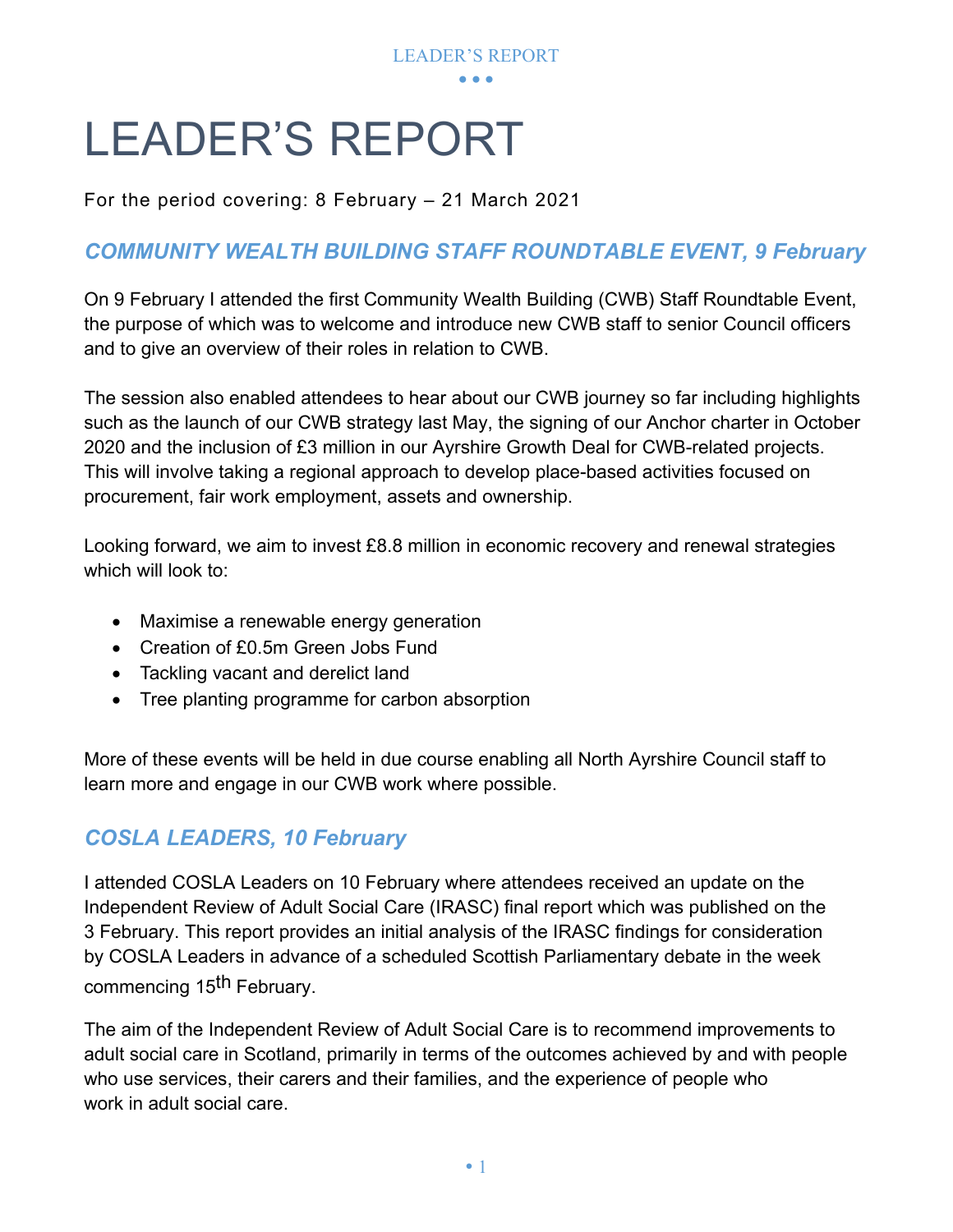A further paper will be provided for the COSLA Leaders meeting at the end of February 2021.

#### *ARDROSSAN TASK FORCE, 17 February*

On 17 February I attended a further meeting of the Ardrossan Task Force, chaired by Paul Wheelhouse, Minister for Energy, Connectivity and the Islands. I am not alone in my frustration at the continuing saga of the delays to the Ardrossan Harbour project and the endless problems related to the Glen Sannox boat.

The project is effectively ready to go, it is therefore vital that all parties get the legal agreements finalised and that Minister's sign them off before the 26<sup>th</sup> March. I reiterated to the Taskforce that it would be wholly unacceptable to let this saga drift further. As North Ayrshire Council Leader I will stand up for the interests of our local communities and that is what I will continue to do over the coming weeks.

Once the project does proceed to construction, the service will be temporarily relocated to Troon. This was a position that we have argued against since the Ardrossan-Troon battle was won in early 2017. We always argued that the default position should be to operate the ferry service from the Irish Berth at Ardrossan during the construction period, an argument that had been agreed by all members of the taskforce. However, like so many things, as the reality comes closer, the impact becomes clearer.

We now know that to operate the ferry service from Ardrossan during the construction works could see a 50% increase in ferry cancellations. It's not a scenario that is acceptable to the Arran ferry committee, nor to the wider island community demonstrated by 80% of respondents to a recent survey by the ferry committee supporting a temporary move to Troon during the construction phase. However disappointing this may be, it remains the priority to ensure a reliable, consistent ferry service for Arran during the project.

Whatever decision was made it would have had an impact on businesses and people on Arran and the mainland. We have been undertaking some economic analysis of the impact and we will be seeking support from the Scottish Government and its agencies to mitigate any negative impact from the short-term move on local businesses, jobs and those who commute from our mainland communities to the island for employment.

#### *SCOTLAND EXCEL EXECUTIVE SUB COMMITTEE , 19 February*

I attended the Scotland Excel Executive Sub Committee on 19 February. Attendees discussed a range of subjects including several requests from Housing Associations for Associate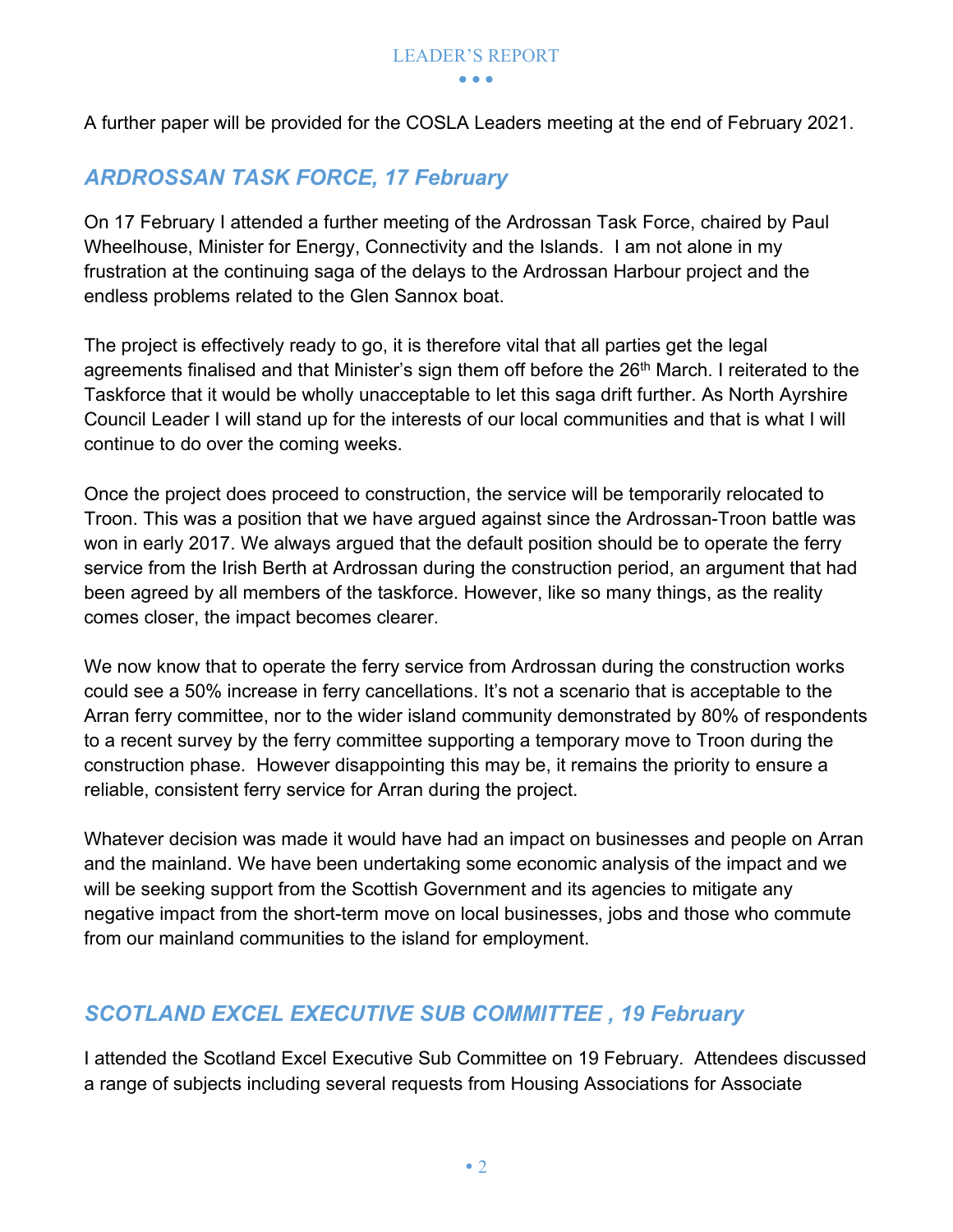Membership and there was an update on the Contract Delivery Plan for the current financial year. This will see 13 existing contracts renewed and a further eight new contracts awarded.

#### *AYRSHIRE ECONOMIC JOINT COMMITTEE, 22 February*

On 22 February, I chaired a meeting of the Ayrshire Economic Joint Committee and was delighted to oversee the approval of the first two Ayrshire Growth Deal projects.

Whilst Growth Deals have tended to focus on big capital projects in Ayrshire, we were determined to ensure that ours had a focus on people. It's not just about big infrastructure investment but also an investment in our region's people. That's why, alongside the capital projects, our Ayrshire Growth Deal includes revenue-funded projects that focus on skills and helping local people into employment. Two such projects were approved last week and will start being delivered very soon.

Working for a Healthy Economy is a £5million project which recognises that work and health are inexplicitly linked and aims to remove any health-related barriers to a thriving, inclusive Ayrshire economy. Working can improve health but we know that poor health can be a barrier to people accessing employment opportunities. The Working for a Healthy Economy will be an occupational therapy service that will support unemployed residents to overcome health barriers to entering the labour market, help those in employment but experiencing health problems to retain that employment and to support local businesses to improve retention of their workforce. Over the five years of the project, the aim is to support almost 10,000 Ayrshire citizens.

The second project that was signed off is of great importance to me – Community Wealth Building. North Ayrshire Council has been leading the way on Community Wealth Building in Scotland and a £3million fund was a late addition to the Ayrshire Growth Deal as a result. The £3million fund will allow Community Wealth Building to be rolled out across Ayrshire and help ensure that the benefits of the full £251million Growth Deal are felt by communities across our region. The Growth Deal project will enable us to get more boots on the ground, bringing additional resources on top of the Community Wealth Building team that we have already recruited at North Ayrshire Council, and allow us to build momentum on this exciting agenda.

#### *COSLA LEADERS, 26 February*

COSLA Leaders met on 26 February to discuss another packed Agenda. Discussion items included the Scottish Government's Green Growth Accelerator, Councillors Code of Conduct, Local Government Data Platform, Children and Young Peoples' Mental Health Board, Local Government Finance Update and the Place Based Investment Fund.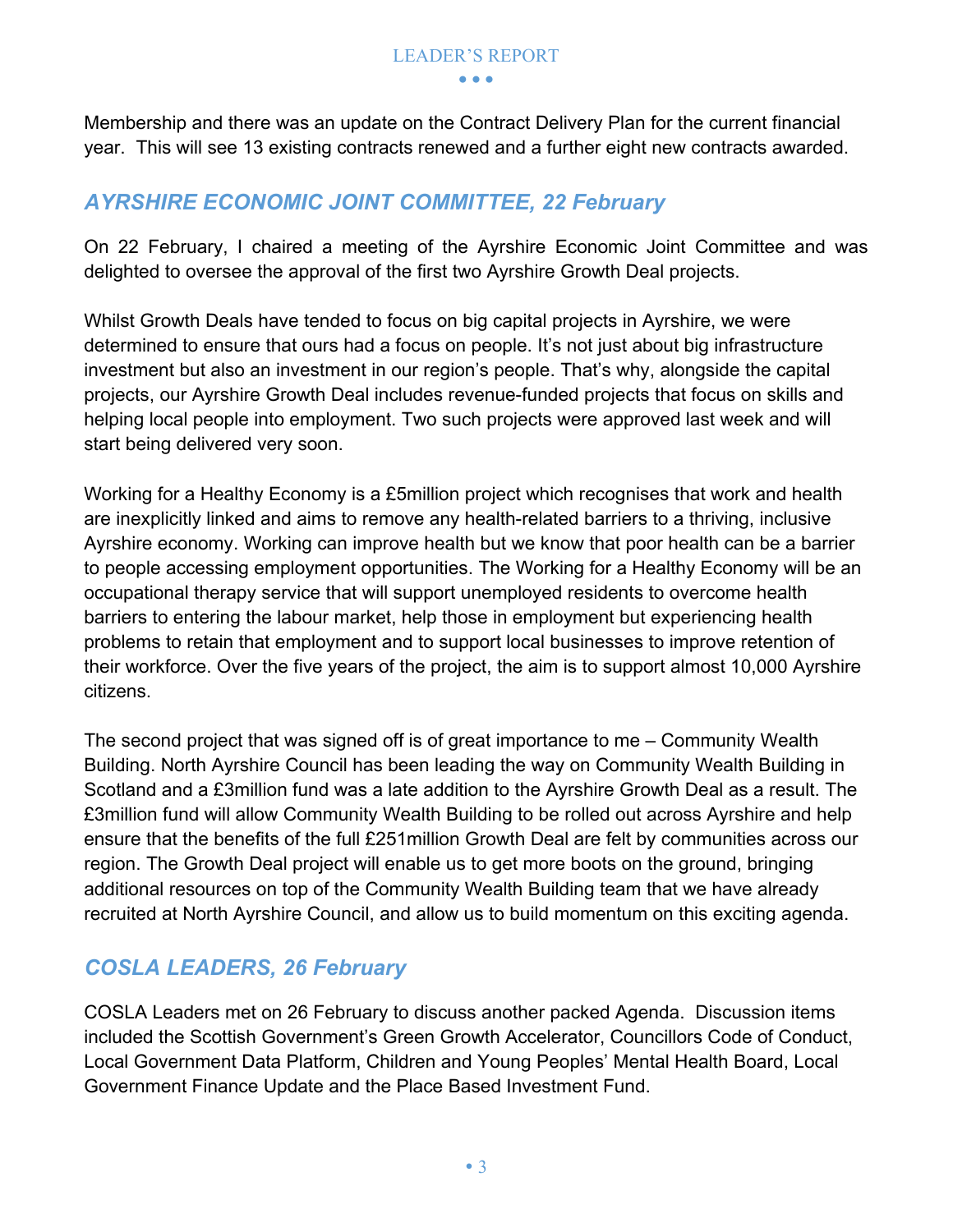The 2020-21 Programme for Government announced the creation of a Place Based Investment Programme with £275m of funding to support place-based working and regeneration, including community-led regeneration, town centre revitalisation, Community Wealth Building and 20-minute neighbourhoods. A proposal has been made to distribute £23m per annum in funding to Local Government from this programme. The intention is that this fund would contain high-level criteria similar to the Town Centre Fund but also covering place and 20 minute neighbourhoods, recognising the diversity of Scotland's rural and urban places.

North Ayrshire Council is well-positioned in its strategic approach to place-making with a coordinated approach through its decentralized, democratic structures, Locality Partnerships, working to locally identified priorities and action plans. Also, future delivery under this programme will be informed by our forthcoming Regeneration Delivery Plan and of course, Place making is well embedded in our Local Development Plan (LDP) to deliver quality places.

#### *COMMUNITY WEALTH BUILDING EXPERT PANEL, 2 March*

On 2 March the Community Wealth Building Expert Panel met to hear updates on our progress with our Community Wealth Building strategy and more specifically, to receive a presentation on North Ayrshire Council's Environmental, Sustainability and Climate Change Strategy 2021- 23.

The Environmental, Sustainability and Climate Change Strategy (ESCCS) has been developed to support the delivery of the Council's priorities and continue to work towards a sustainable environment. The Panel discussed and shared their views on the interconnected opportunities and challenges of tackling climate change and economic development. There was also a useful insight into Panel members thoughts on our Green Economy workstream including our suggested priority actions which will ensure we support and enhance the five pillars of Community Wealth Building through delivery.

My thanks to Yvonne Baulk (Head of Physical Environment at North Ayrshire Council) and her team of officers for their presentations and of course, to my fellow colleague and Cabinet Member for Green New Deal and Sustainability, Councillor Jim Montgomerie for attending the session and his input.

The Panel will meet again in June and as ever, my thanks to them for their contribution and advice on CWB delivery.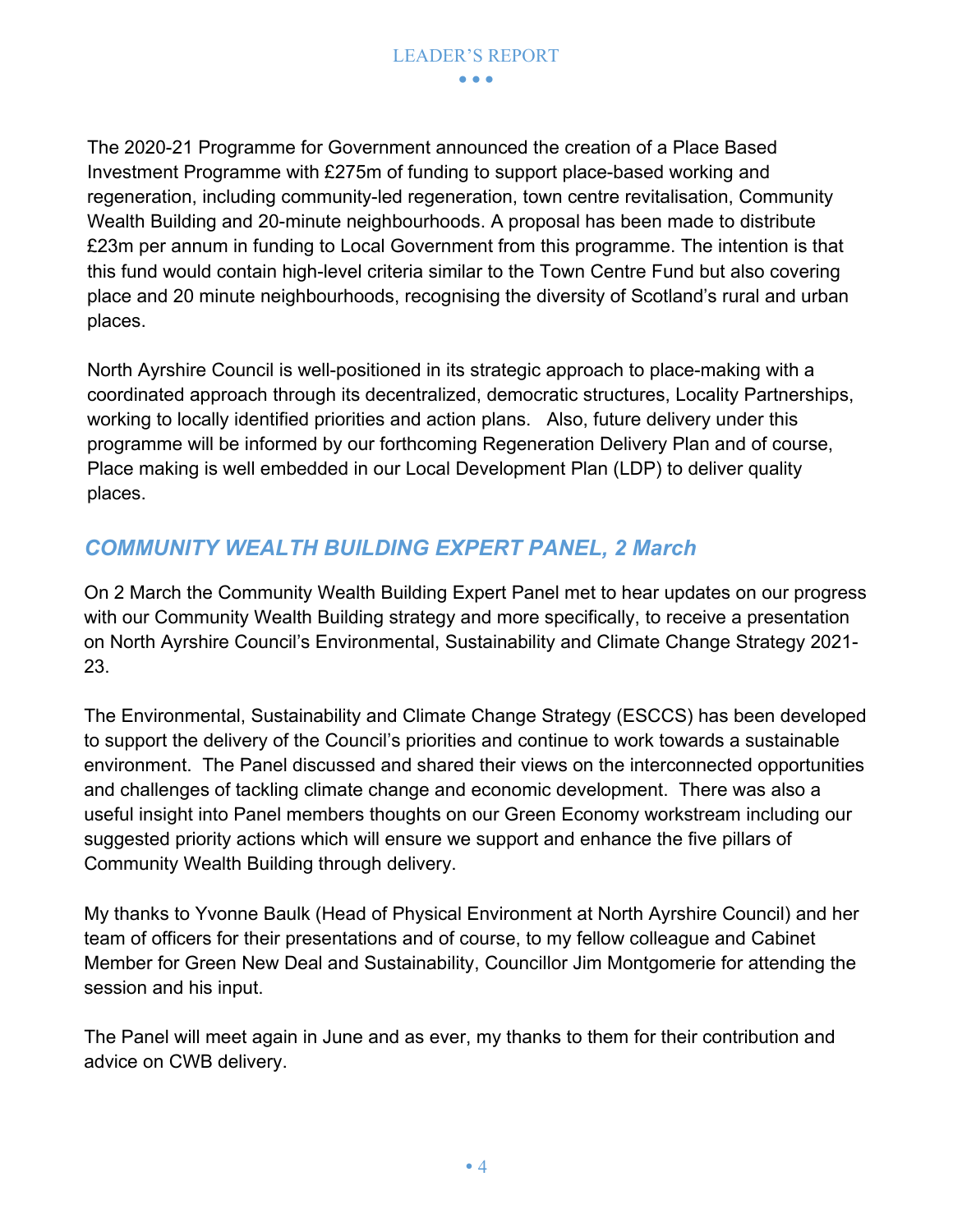#### *NORTH AYRSHIRE COUNCIL BUDGET MEETING, 4 March*

On 4 March Elected Members of North Ayrshire Council met to agree our budget for 2021-22. It's a budget that prioritises jobs, not only protecting existing council jobs but creating new ones too, delivering, for the third consecutive year, an increase in council jobs. During an economic downturn, which we are experiencing as a result of Covid, when private sector jobs are lost, the importance of good, well-paid public-sector jobs take on an even greater economic value to local and regional economies. Keeping people in employment, enabling them to continue spending in support of the local economy, becomes fundamental and from day one of the budget process it was a priority for my Administration.

It's a budget that will reduce the cost of the school day, with £500,000 of investment to reduce food, uniform and digital costs for families.

It is a budget that invests in our areas core infrastructure, with an additional £7million of investment in roads, active travel, council buildings and to assist with the transition of the council's vehicle fleet to electric and low emission vehicles.

It is a budget that continues to invest in our area's future, with an extra £1.4million going in to top up the Investment Fund that we created last year. The £8.8million we placed in the Investment Fund last year has been pivotal in supporting our economic recovery and renewal approach and has already invested in our Green Jobs Fund, the tree planting programme and the council owned solar farm at Nethermains, Kilwinning. The additional £1.4million will help with the development of further council-owned solar and wind power projects.

The capital programme has been increased to £373million of investment over the next decade. It includes over £100million to improve our school estate including the new Ardrossan Campus, new Moorpark Primary School, the new ASN school - Lockhart Campus in Stevenston - the planned new Primary and Early Years Centre at Montgomerie Park and includes an extra £6.25million in school ICT infrastructure.

The Roads investment programme has been increased to £38million, an additional £15.6million from last year's capital programme. A further £6million will be invested in Active Travel projects, with investment in walking and cycling routes.

There will also be £10.5million invested in street lighting, £3.2m for new cemeteries, £3million for a new seawall at Largs promenade and £26.5million on the Millport Flood Defence Scheme.

The capital programme also includes £68million of investment that will support the £250million Ayrshire Growth Deal. This investment comes off the back of the UK Government, previously,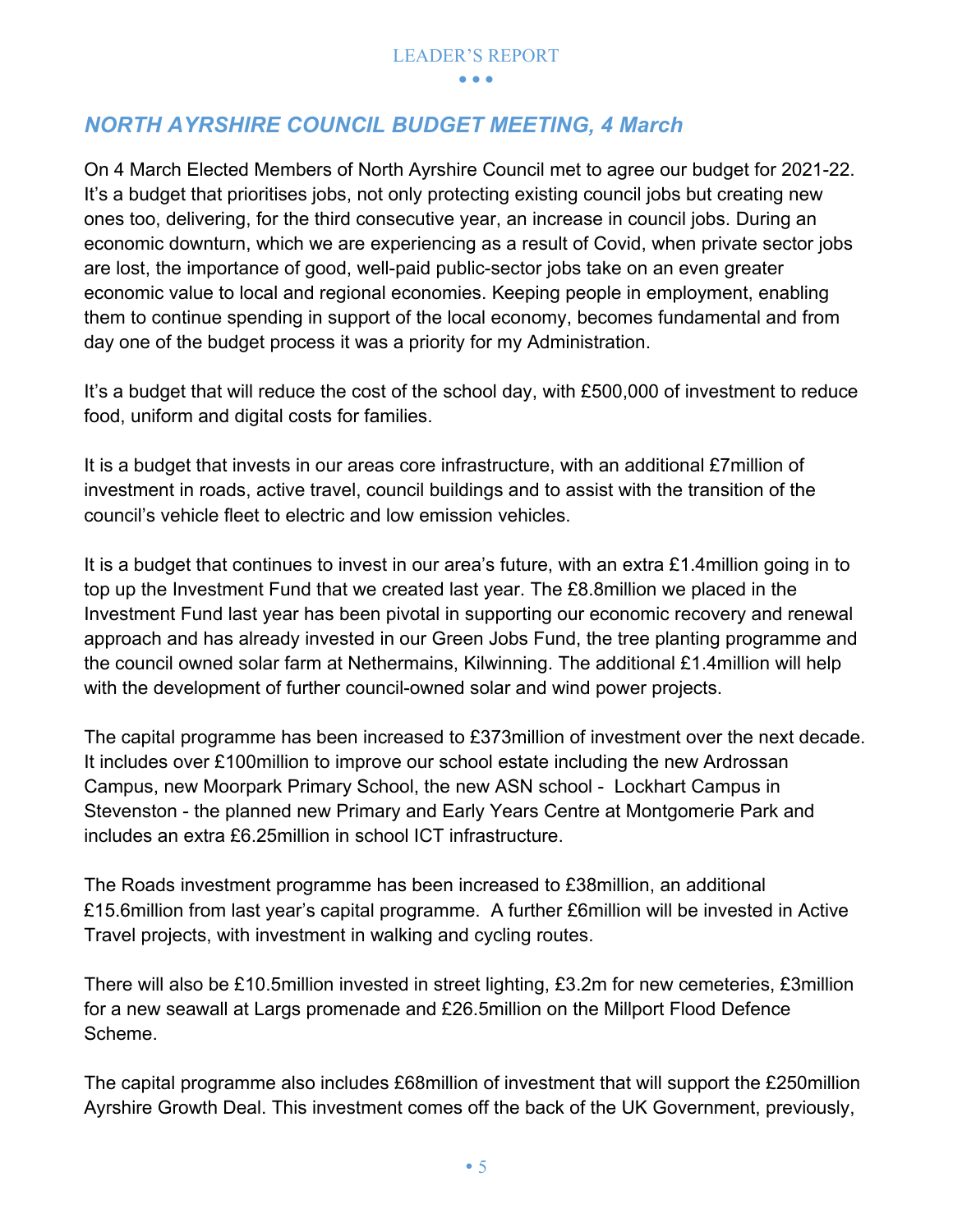announcing that their investment in the Ayrshire Growth Deal will be compressed into a 10 year period rather than their original intention to stagger it over 15 years. This was something that the three Ayrshire Councils pressed the UK Government on and means that the full Growth Deal investment programme is now aligned over a 10-year period.

Whilst we carry many Covid-related risks into the next financial year, this was a budget that will help North Ayrshire recover, renew and reform from the pandemic. It is a budget that will deliver for local people and one we are proud of in these most challenging of times.

#### *COMMUNITY PLANNING PARTNERSHIP BOARD MEETING, 11 March*

On 11 March I chaired a meeting of Community Planning Partners where attendees received presentations and updates on the following:

- Draft Local Police Plan
- Community Justice Ayrshire
- Cost of the School Day
- Children's Services Planning
- Community Food System
- Step Change for North Ayrshire CPP
- Multi Agency Locality Working
- Locality hubs, centres and libraries consultation

I am delighted with the work we are progressing as part of our community food system strategy ensuring that all North Ayrshire residents have access to good food provisions with dignity. By using the Community Wealth Building principles we are able to use local businesses and third sector organisations to provide low cost or free food to local people who need it. It is hoped that each of the localities will eventually have one of the following available for them to access:

- Food Co-op
- Community Larder/Pantry
- Community Shop
- Box Scheme
- Community Fridge

I know that our first Pantry opened at Whitlees Community Centre in Ardrossan just before Christmas and I am delighted to see another one open on 9 March at Cranberry Moss in Kilwinning. Both projects are an example of community work at its finest. My thanks to all those involved in setting these up and for their continued work and dedication to helping our North Ayrshire communities.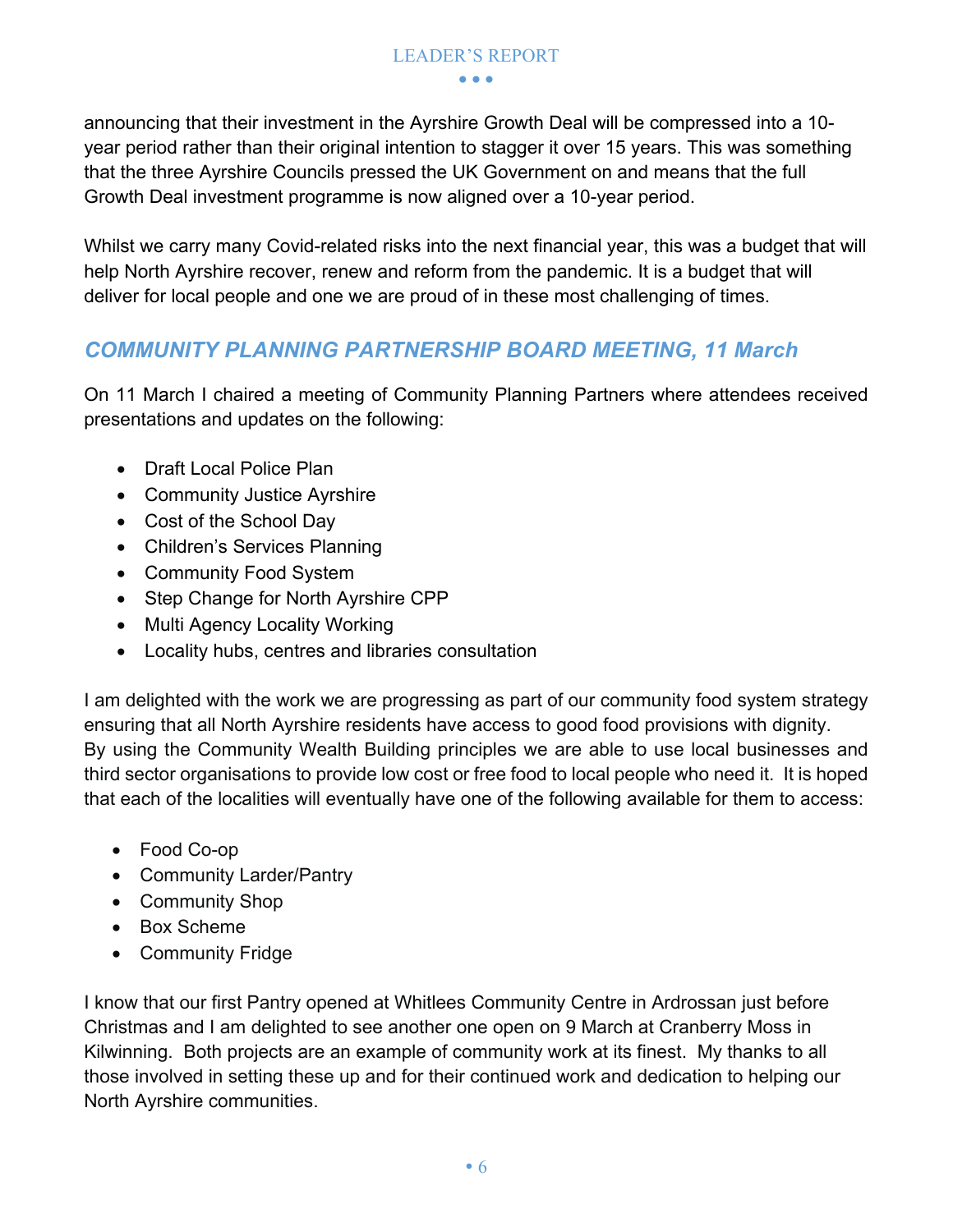Finally, I would like to thank Barbara Hastings from The Ayrshire Community Trust (TACT) and Kenneth Hankinson from the Scottish Fire and Rescue Service who will be retiring soon. Both of them have been involved with North Ayrshire CPP for a number of years and have been great supporters of our work. My best wishes to both of them for the future.

#### *SPECIAL COSLA LEADERS, 12 March*

I attended a Special COSLA Leaders meeting on 12 March where discussion focused primarily on the UK and Scottish Budgets.

Following the UK government budget announcement, further consequentials of £1.2 billion were identified. The majority of these have been applied to extend the proposed Retail, Hospitality and Leisure Non-domestic rates (NDR) relief from the three months included in the Scottish budget to a full 12 month relief. We await final details of the eligibility and application process for the additional relief.

In addition, investment programmes to be made available across the UK on a bid basis were announced including: Community Renewal Fund of £220million; Levelling Up Fund of £4.8billion over 4 years and a Community Ownership Fund of £150 million. Again, we are awaiting full details and these will be discussed at a future meeting of COSLA Leaders.

#### *NORTH AYRSHIRE FOOD FORUM, 18 March*

I attended a meeting of the North Ayrshire Food Forum on 18 March. I have already mentioned some of the outstanding work we are doing throughout North Ayrshire as part of our food strategy and this was outlined again at this meeting. There was also an update from the North Ayrshire Rangers about the work being done in our community garden.

#### *SCOTLAND EXCEL EXECUTIVE SUB COMMITTEE , 19 March*

I attended another meeting of the Scotland Excel Executive Sub Committee on 19 March. Attendees received an update on the revenue budget and discussed several requests for Associate Membership, one from a Housing Association and another from the University of Glasgow. Attendees also received an update from the Scotland Excel Chief Executive on contracts within the care portfolio and on the potential impact of the recommendations from the Independent Review of Adult Social Care. The Fostering and Continuing Care framework renewal is being finalised for publication, having been postponed due to Covid19. It is anticipated that the outcome of the process will be presented at the June Executive Sub Committee for approval.